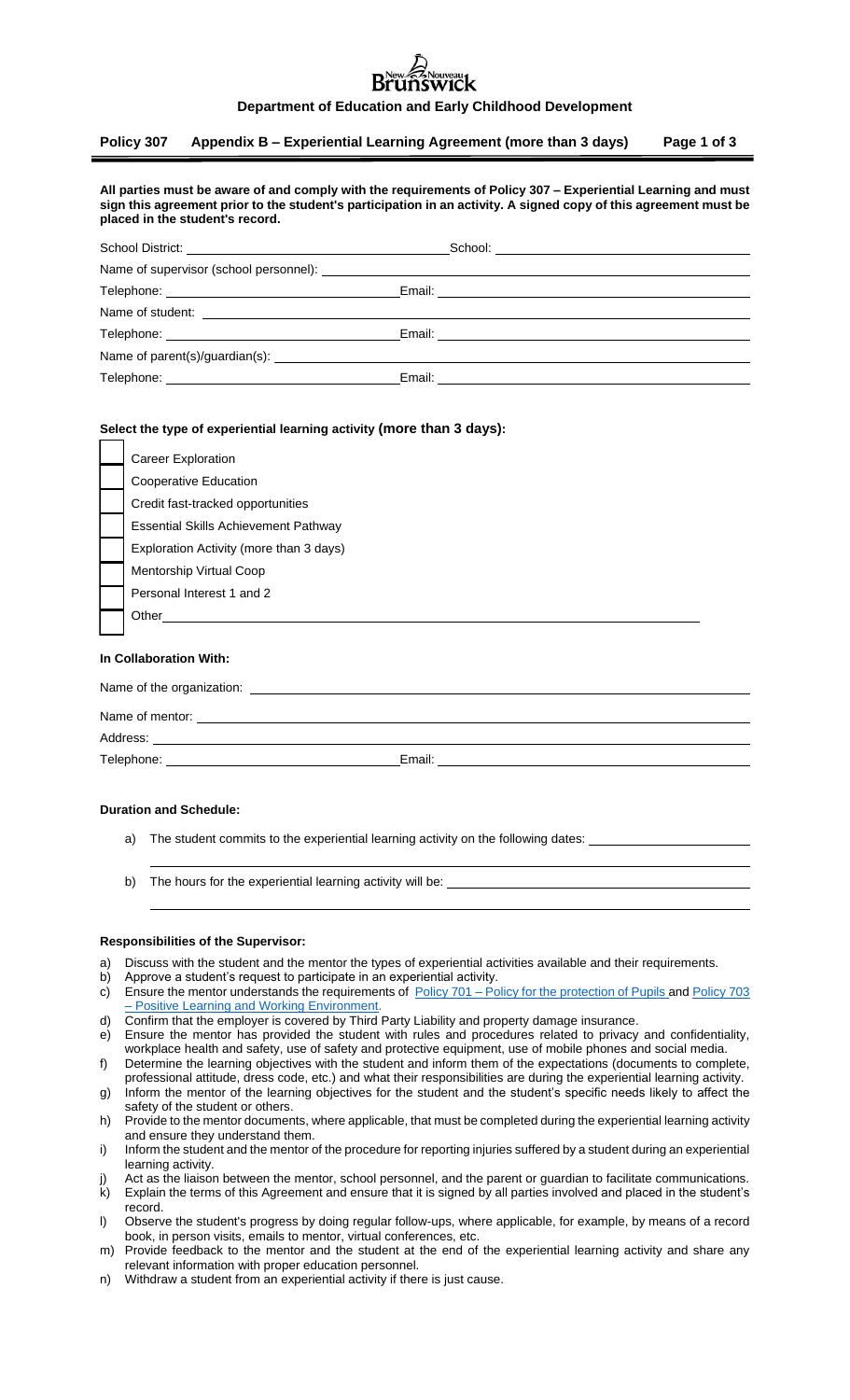# **uveau**<br>V1CK

## **Department of Education and Early Childhood Development**

### **Policy 307 Appendix B – Experiential Learning Agreement (more than 3 days) Page 2 of 3**

- o) Communicate all relevant information to the Educational Assistant accompanying the student, if applicable, so that they can properly accompany the student before, during and after the experiential activity.
- p) Understand that in exceptional cases where the supervisor transports a student to an experiential learning activity, if using a privately-owned vehicle, all risks and liabilities shall be borne by the owner of the vehicle. The vehicle must possess Third Party Liability and Accident Benefits in the amount of no less than \$2 million and be equipped with winter tires between November 1 and April 30.
- q) Communicate with the student's parent or guardian as soon as becoming aware of an incident. If an accident occurs, use Appendix A - [Accident Report Form](https://www2.gnb.ca/content/gnb/en/departments/education/k12/content/policies.html) of Policy 129 - Procedure for Reporting Accidents on Public [School Premises](https://www2.gnb.ca/content/gnb/en/departments/education/k12/content/policies.html) to record information relating to the accident and place the completed form in the student's record.

#### **Responsibilities of the Mentor:**

- a) Understand and adhere to the requirements set out in Policy 701 [Policy for the protection of Pupils](https://www2.gnb.ca/content/gnb/en/departments/education/k12/content/policies.html) and Policy 703 – [Positive Learning and Work Environment.](https://www2.gnb.ca/content/gnb/en/departments/education/k12/content/policies.html)
- b) Know the specific target objectives and if applicable, the individual needs of the student.
- c) Provide the student with an experiential learning activity that is conducive to learning and ensure they are provided with positive learning and working environments that are inclusive, safe, respect human rights, and support diversity.
- d) Inform the student of rules and procedures related to privacy and confidentiality, workplace health and safety, use of safety and protective equipment, use of mobile phones and social media, and ensure that the student puts them into practice.
- e) Provide supervision of the student during the experiential learning activity.
- f) Ensure the student only performs tasks that are safe and for which they have received specific training by their mentor.
- g) Provide feedback to the student in relation to the target objectives and consult the supervisor as needed.<br>h) Report an iniury or illness, as required by WorkSafe NB, and inform the supervisor as soon as possible Report an injury or illness, as required by WorkSafe NB, and inform the supervisor as soon as possible following the incident.
- i) Inform the supervisor as soon as there are any problems related to the student, such as absenteeism, incidents, or failure of the student to comply with the established rules.
- j) Ensure a student is not paid and does not replace a paid position during their experiential learning activity.<br>k) Complete documents related to the experiential learning activity provided by the supervisor, if applicabl
- Complete documents related to the experiential learning activity provided by the supervisor, if applicable.

## **Responsibilities of the student:**

- a) Know the learning objectives, the expectations (documents to complete, professional attitude, dress code, etc.) and their responsibilities during the experiential learning activity.
- b) Act appropriately in accordance with Policy 703 [Positive Learning and Working Environment](https://www2.gnb.ca/content/gnb/en/departments/education/k12/content/policies.html)
- c) Demonstrate a professional work attitude by being punctual, respecting the code of conduct, dress code, use of cell phones and social media, and use of safety equipment/personal protective equipment prescribed by the mentor.
- d) Report any workplace incidents or injury to the mentor, supervisor, and parent or guardian immediately following the incident.
- e) Inform the supervisor of any work-related problems or concerns that arise during the experiential learning activity as soon as possible.
- f) Respect the rules of confidentiality related to the experiential learning activity (respect the confidential nature of information obtained and context concerning co-workers or other work-related information, including posting on social media sites).
- g) Complete documents related to the experiential learning activity provided by the supervisor, where applicable.
- h) Inform the mentor, supervisor, and parent or guardian of any absence or tardiness.

#### **Responsibilities of the parent/guardian:**

- a) Inform the supervisor of any behaviour, habits, or disabilities of the student that may affect their safety or the safety of others and consent to disclose their child's information to the mentor.
- b) Support their child, supervisor, and the mentor to meet the requirements and ensure the safety and success of their child's experiential learning activity.
- c) Encourage their child to always be present, punctual and hardworking at the experiential learning activity, have a positive attitude towards people and learning.
- d) Ensure their child's mode of transportation is safe. If their child is transporting themselves, ensure they have a valid driver's licence and that the vehicle is inspected and insured. Any change in the mode of transportation must be communicated to the supervisor.
- e) Contact the supervisor to discuss any questions about the experiential learning activity. The parent or guardian must conduct themselves in a respectful manner in communications concerning their child and they must not communicate directly with the mentor.

#### **Insurance:**

- The Government of New Brunswick assumes responsibility for insuring all students enrolled in an approved experiential learning activity against work-related injuries. Students are insured under the *[Workers' Compensation](http://laws.gnb.ca/en/BrowseTitle)  [Act](http://laws.gnb.ca/en/BrowseTitle)* as learners and are considered workers of the Government of New Brunswick for Workers' Compensation purposes only. The *[Workers' Compensation Act](http://laws.gnb.ca/en/BrowseTitle)* provides compensation for personal injury, due to an accident that may occur to a student while participating in an approved unpaid experiential learning activity.
- b) The organization hosting the student is responsible for costs incurred due to accidental damage to equipment, loss of inventory and/ or production and must have third party liability.